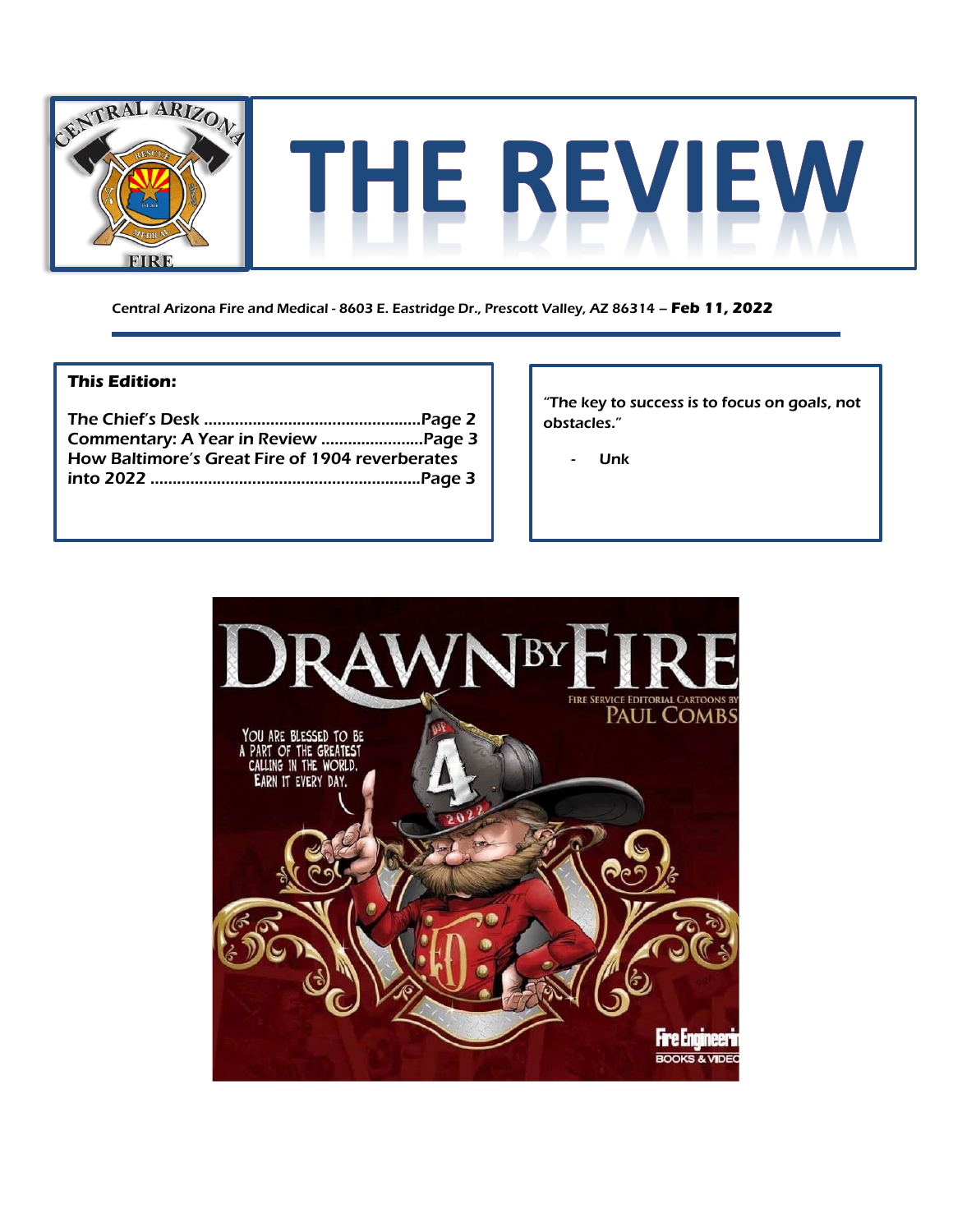### **The Chief's Desk**

As I draft this week's edition, I am sitting in the back of a classroom at the Delta Hotel/Convention Center in Mesa. This is the first week of the Arizona Fire Chiefs Association's (AFCA) new program – Chief Executive Officer Program (CEOP). I have spent the week facilitating, presenting, working on our CON application substantive review response, and driving back and forth to the Capitol visiting with legislators regarding ambulance reform.

The ambulance reform bill, HB2609, is scheduled to be heard in committee Monday, February 4 at 1400. It is one of 20 bills that will be heard in the MAPS committee that day. I have to be at the Capitol earlier Monday morning to meet with one last committee member prior to the hearing. It is going to be a long day.

Based on what we know today, the bill is headed in the right direction. The Governor's office has offered amendments that strengthen the language offered in the initial bill. Having the Governor's office as an advocate for reform is important to the process.

### **Upcoming Events:**

Feb 14: All day at Capitol Feb 15: Labor Management, Production of second recruitment video starts Feb 16: Present at Sunup Rotary, tour of CARTA with Rotary, PVEDF Meeting, Meet with community group Feb 17: MRI, PV Council Meeting

### **Board Meetings:**

Feb 28: Administration CAFMA – 1700-1830

The lobbyist for the fire service has been working the bill from multiple points to ensure legislators understand what the bill does and does not do. As you read last week, there are multiple parts to the bill, however there are two points we have deemed key to making substantive change. First, we propose moving the process from one of litigation to one in which the Bureau of EMS and Director of DHS make the determination of need. Second, and vitally important, we are seeking transparency and consistency in data reporting. For example, a governmental entity reports response times monthly and post the reports publicly. Because we are a governmental entity, our data is public information. However, the data of private companies is not considered public information. In fact, AMR has said that their response data is proprietary and therefore not for pubic or bureaucratic consumption. Shocking that they wouldn't want to share their data - I wonder why…..

It is impossible to regulate response times and ensure standards are met, when there is no real oversight and/or transparency. Fortunately for us, it seems the members of the Military Affairs and Public Safety Committee (MAPS) understand and have concerns with how the current system is structured. If we get the bill through committee Monday, that will certainly be a big win. However, that is just one of many steps in the legislative process.

### **Cont. Page 4**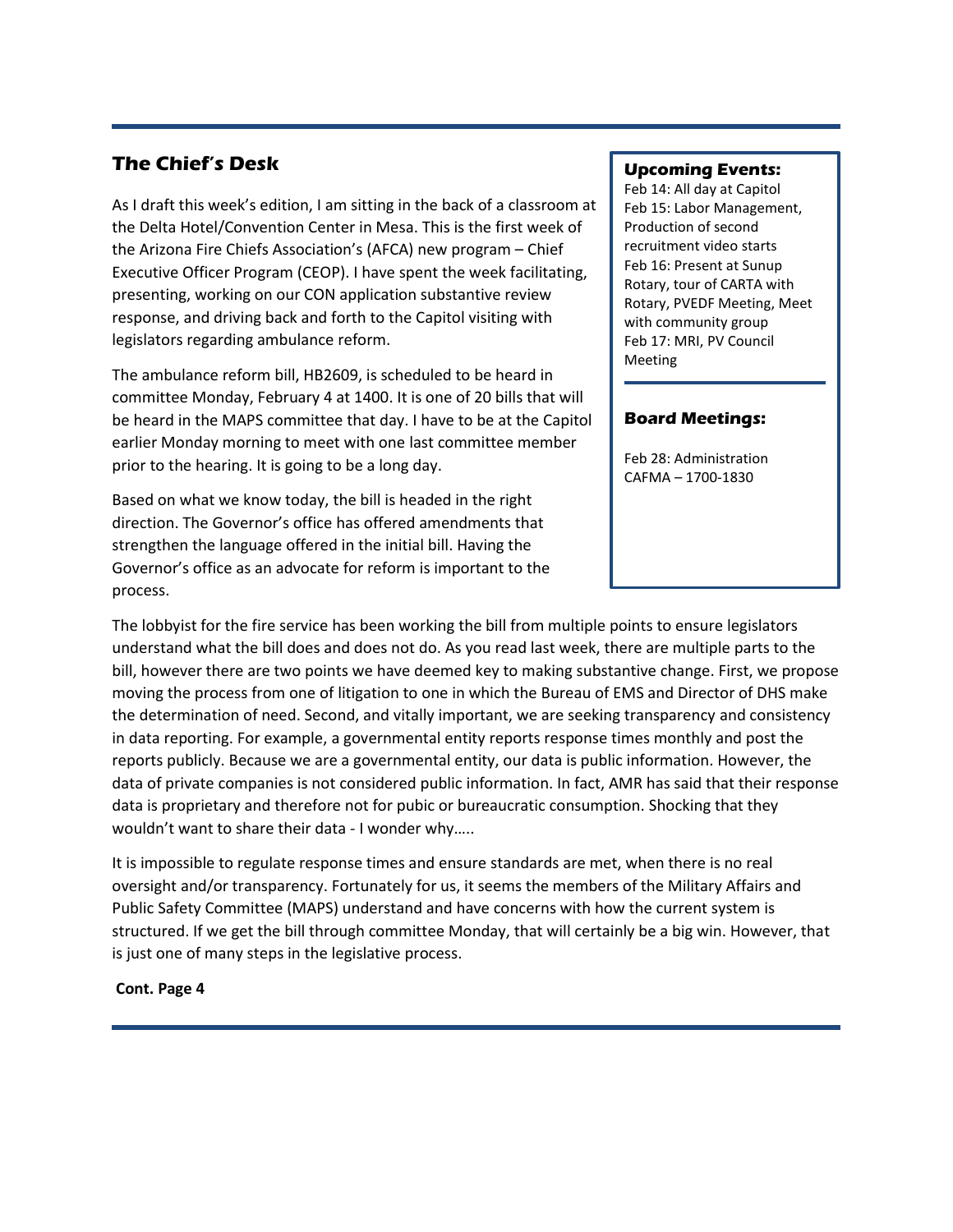## **Commentary: A Year in Review**

**By: Todd LeDuc**

2021 was a year of turmoil and challenge as the fire service navigated the continued daunting points of the global pandemic, COVID-19. Testing, compulsory vaccine mandates, and new variants all continue to make navigation public health and public safety of first responders a challenge.

Amid all this the National Fire Protection Association (NFPA) released this December of 2021 their 5th edition of the national fire service needs assessment and on the health and wellness front. It is a "whopper," to say the least. Let me explain my frame of reference and perspective, having served as an elected member of the International Association of Fire Chiefs Safety, Health & Survival Board; attending the Tampa summits and National Fallen Firefighter Foundations research gatherings; serving on the advisory board of the First Responder Center of Excellence; and now as the chief strategy officer for the Country's largest provider of public safety physicals. By all accounts, it seems like we have made health and safety inroads in the fire service. Perhaps we have. I was interviewing a well-known fire service icon who worked with Chief Bruno at Phoenix (AZ) Fire Department more than four decades ago who told me he thought we had advanced 75 percent of the way further in regards to health, wellness, and safety than from when he began his career in the fire service.

[fireengineering.com](https://www.fireengineering.com/health-safety/commentary-fire-service-health-year-in-review/)

# **How Baltimore's Great Fire of 1904 reverberates into 2022**

**By: Christina Tkacik**

BALTIMORE — The antique fire engine is draped in black fabric, with a photo of three Baltimore firefighters who died while responding to a blaze Jan. 24.

Two of the firefighters killed that day  $-$  Lt. Kelsey Sadler and Kenny Lacayo  $-$  were posted at Engine Company 14, formed in 1822 and the same station where this steam pumping engine once belonged.

Edward Burgee, collections technician with the Fire Museum of Maryland and a retired firefighter with the Anne Arundel County Fire Department, said he was gutted by the first responders' deaths and wanted to honor them accordingly.

"We're all brothers," he said. "We lose one, we hear about it, we feel it."

Fires — whether of 1904 or 2022 — are top of mind at this Lutherville museum, which houses 40 antique fire engines including several that, like the number 14 steam pumping engine, responded to Baltimore's Great Fire of 1904.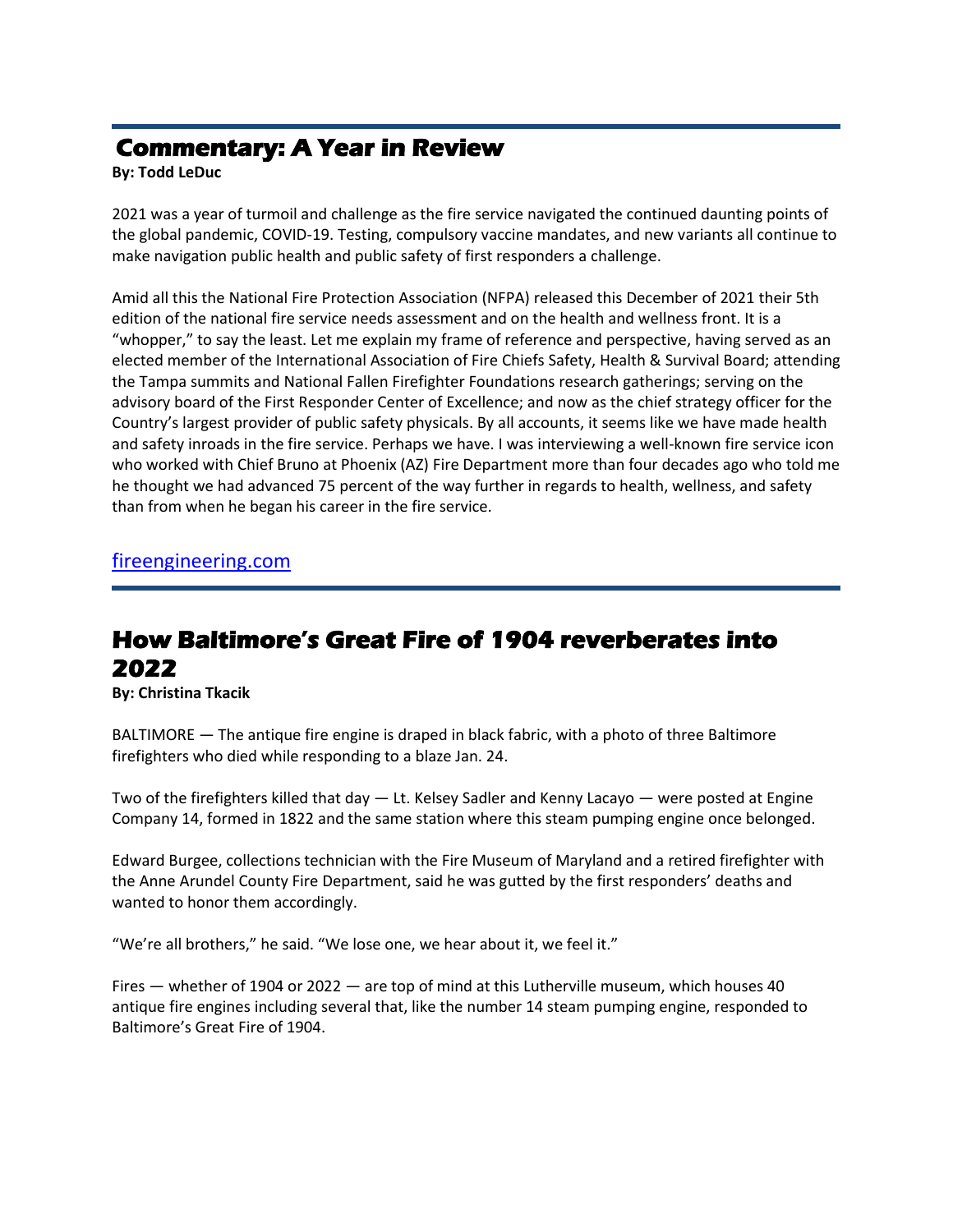Last weekend, the museum held a virtual event to commemorate the conflagration, which started Feb. 7 and burned through the following day. In previous years, the museum has conducted guided bus tours to show the fire's progress through the city — though those have been on hold during the pandemic.

Burgee and other museum staff members can bring the fire to life and recall its significance for the city's history — and even the nation's.

"The fire itself was a defining moment for the city," said Stephen G. Heaver, the museum director.

Resulting in the destruction of much of the city's downtown and the ruin of 1,500 buildings, it also paved the way for improved fire safety standards, and spurred the redesign and modernization of Baltimore.

### [firerescue1.com](https://www.firerescue1.com/fallen-firefighters/articles/how-baltimores-great-fire-of-1904-reverberates-into-2022-qUAT5gaL9fhE3ox7/)

## **Chief's Desk Continued**

### **CAFMA CON Application Update**

Our responses to the substantive review questions from the Bureau of EMS regarding our CON application have been finalized and submitted. The next step in the process is for them to review the additional information we provided to ensure we answered their questions adequately. If not, they will send an additional list of questions to our consultant. If we did provide enough information, we will move on to the final step which is a review of our requested transport rates. Should AMR file as an intervener, we will start working to set hearing dates following the rate review.

A hearing process could take anywhere from 12-24 months. If AMR opts not to intervene, then we would be awarded our CON. Chief Niemynski, Chief Parra, Patty, and Chief Feddema are already in the process of gathering job descriptions, establishing a hiring process, and developing an on-boarding process for the new civilian paramedics and EMTs. We want to be ready to role out our transport division within 90-120 days of being awarded our license to operate.

Remember, our CON application is a completely separate track from ambulance reform. CAFMA obtaining a CON is solely about the health and safety of our citizens. Our focus is supplementation of the 911 system leaving all of the interfacility, the profit center, to the private company/s. Ambulance reform efforts are part of the bigger picture statewide to fix a broken licensing system.

### **Other Updates**

Priority Ambulance was supposed to have a recommendation regarding their CON for our area from the Administrative Law Judge (ALJ) on Thursday, February 10. Unfortunately, information that was supposed to be provided by the Bureau to the ALJ in December was somehow delayed and not provided until earlier this week – go figure. This means another 20-day delay. Once the ALJ does render their nonbinding recommendation, the Director of the Department of Health Services (DHS) will have 30 days to hand down a final decision.